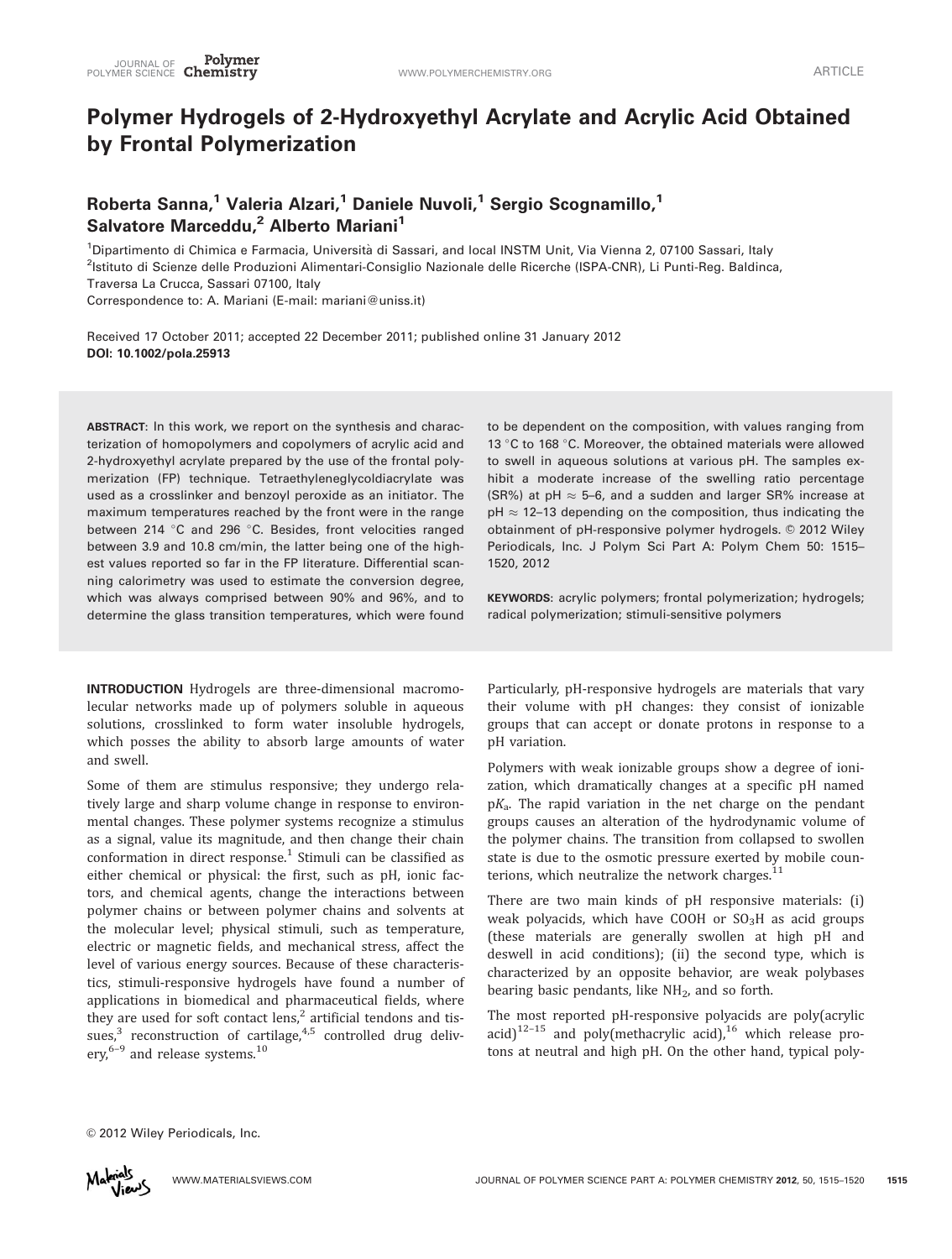| <b>TABLE 1</b> Compositions, Conversions, and $T_q$ Values of the |
|-------------------------------------------------------------------|
| Polymer Samples Prepared in This Work                             |

| Sample Codes    | XAAc     | $T_{\rm g}$ (°C) | Conversion (%) |
|-----------------|----------|------------------|----------------|
| FP <sub>1</sub> | $\Omega$ | 13               | 96             |
| FP <sub>2</sub> | 0.25     | 71               | 92             |
| FP3             | 0.50     | 155              | 90             |
| FP4             | 0.75     | 168              | 96             |
| FP <sub>5</sub> |          | 135              | 96             |

bases are poly(4-vinylpyridine),<sup>17</sup> poly(N,N-dimethylaminoethylmethacrylate),18 and poly(N,N-diethylaminoethylmethacrylate), $19,20$  which are protonated at high pH and positively ionized at neutral and low pH.

Poly(2-hydroxyethyl acrylate), pHEA, is a common example of polymer whose hydrogels have found a lot of applications in pharmaceutical and biomedical field as hydrophilic sponges, $^{21}$ contact lens,<sup>22</sup> and drug delivery systems.<sup>23</sup> It is a biocompatible material and has a high hydrophilicity: its presence assures aqueous compatibility and the ability to form hydrogen bonds with water and with polymers having carboxylic groups.<sup>24</sup> Therefore, 2-hydroxyethyl acrylate (HEA) has found application as hydrophilic component in many thermoresponsive copolymers with a number of monomers including butyl acrylate<sup>22</sup> and 2-methoxyethyl acrylate.<sup>25</sup>

In 2007, Chen et al. $^{26}$  obtained pHEA by frontal polymerization (FP). In most cases, FP is ignited by locally heating the upper layer of a monomer mixture until the polymerization starts. If the reaction is exothermal enough, the result is the formation of a self-propagating and self-sustaining polymerization front due to the fast conversion of monomer into polymer.

FP was initially proposed by Chechilo et al. $27$  and then thoroughly studied by Pojman et al. $^{28-34}$  and Chen et al. $^{35-38}$ 

Our group used FP to prepare polyurethanes,<sup>39,40</sup> interpenetrating polymer networks,<sup>41</sup> unsaturated polyester/styrene resins,<sup>42</sup> poly(diurethane diacrylates),<sup>43</sup> epoxy-amine systems,<sup>44-47</sup> poly(ethylene glycol) diacrylate copolymers containing azobenzene groups,<sup>48</sup> epoxy resins in the presence of  $BX_3$ -amine complex as curing agents,<sup>49</sup> hybrid organic–inorganic epoxy resins,<sup>50</sup> and synthesized phosphonium-based ionic liquids as radical initiators for  $FP<sub>51</sub>$  Moreover, we also applied FP to stone consolidation, $52,53$  to prepare photoactive poly(2-phenoxyethyl acrylate) copolymers containing azobenzene units, $54$  and to the obtainment of stimuli responsive hydrogels,  $55-58$  controlled drug release systems,  $59$  and polymer nanocomposites. $60-63$ 

In this work, we report the obtainment of homopolymer and copolymer hydrogels of acrylic acid (AAc) and HEA synthesized by FP, in the presence of tetraethyleneglycoldiacrylate (TEGDA) as crosslinker and benzoyl peroxide (BPO) as initiator. The effects exerted by all the components on the front temperature and its velocity as well as on the thermal characteristics of the obtained materials are reported. Moreover,

the swelling behavior of the corresponding hydrogels was studied as a function of pH.

## RESULTS AND DISCUSSION

To investigate the influences exerted by all the components on the synthetic and morphological characteristics, we have varied the ratio between AAc and HEA, keeping constant all the other parameters such as the total molar amount of the two monomers, the amounts of initiator and of crosslinker. All samples were obtained with high conversion, always included between 90% and 96% (Table 1).

In Figure 1, we report the values of the front temperatures  $(T_{\text{max}})$  and velocities  $(V_f)$  as functions of the molar fraction of acrylic acid  $(\chi_{\text{AAC}})$ . It can be noticed that the front temperatures exhibit a trend characterized by a maximum: they range from 278  $\degree$ C for the homopolymer of HEA (FP1) to 214 °C for the pAAc (FP5), with a maximum value of 296 °C corresponding to the copolymer having  $\chi_{\text{AAC}} = 0.50$ . As far as the front velocities are concerned, they increase from 4.0 to 10.8 cm/min for the samples having a molar fraction of AAc included between 0 and 0.75 (FP1-4), whereas pAAc (FP5) shows a front velocity of 3.9 cm/min. Moreover, all the samples show high front velocities with the maximum value (10.8 cm/min) recorded for the sample having  $\chi_{\text{AAC}} = 0.75$ (FP4). It should be also highlighted that 10.8 cm/min is one of the highest  $V_f$  values reported so far in the FP literature.<sup>58,64</sup>

As reported in the "Experimental" section, the swelling studies on the copolymer hydrogels at different pH were done by immersing any sample into buffer solutions at various pH (1–13), until they achieved the equilibrium.

As can be seen in Figure 2, the swelling ratio (SR%) of all the samples remains almost constant along all the pH range included between 1 and 5 (SR% always around 100–200%). Instead, due to the deprotonation reaction and the subsequent electrostatic repulsion among  $COO<sup>-</sup>$  groups, from pH 6



**FIGURE 1**  $T_{\text{max}}$  ( $\blacksquare$ ) and  $V_f$  ( $\bigcirc$ ) as functions of the molar fraction of AAc in the poly(acrylic acid-co-2-hydroxyethyl acrylate) copolymers.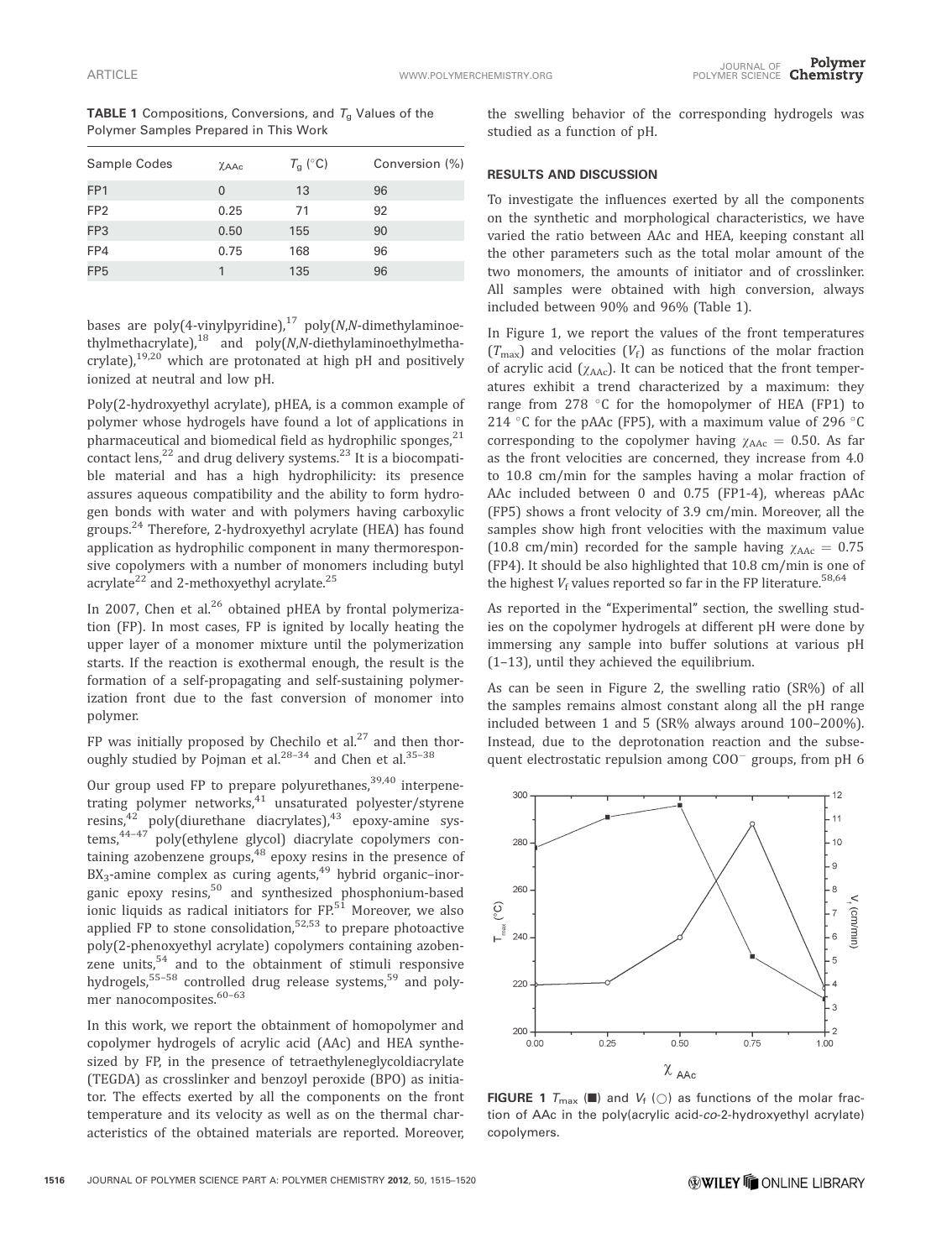

FIGURE 2 SR% as function of pH for samples having a different monomer ratio.

to 8, the swelling ratio of the hydrogels starts to increase up to values that are higher for the hydrogels containing larger amounts of AAc. For instance, at pH 8, the SR% goes from 230%, for the hydrogel with  $\chi_{\text{AAC}} = 0.25$  (sample FP2), to 260%, for the sample with a molar fraction of AAc equal to 0.75 (FP4).

Moreover, at pH around 12–13, apart from the very large SR% reached by the AAc and HEA homopolymers (1200% and 1400%, respectively), the swelling ratio of the copolymers reached the maximum values of 600–720% due to alkoxylate group formation.

To check whether such a large increase might be due to the occurrence of partial hydrolysis (mainly because of the presence of TEGDA ester groups), all samples allowed to swell at the highest pH values (12–13) were successively equilibrated at  $pH = 7$ (not shown). In all cases, the SR% was almost equal  $(\pm 10\%)$  to that of the same sample previously swollen at this latter pH, thus indicating that no significant hydrolysis occurred.

The above results suggest classifying these polymer hydrogels among those exhibiting a pH responsive behavior, with two critical pH values: one at about 6 and the second at about 11–13, depending on their composition (Fig. 2).

In Figure 3, the glass transition temperatures of all samples after swelling at pH 2 and pH 12 and successively dried are reported together with those of the samples which did not undergo any swelling treatment.

First of all, it can be seen that the  $T_g$  recorded for the nontreated samples tend to increase with the amount of AAc from 13  $\degree$ C for the homopolymer of HEA up to a maximum at 168 °C for the sample having  $\chi_{\text{AAC}} = 0.75$ , and then to decrease again to 135  $\degree$ C for the AAc homopolymer. As one may expect, this behavior is qualitatively similar to that of the series comprising the samples, which were swollen at pH 2 before drying. Indeed, because these copolymers are characterized by the presence of acid protons, they were not influenced by the treatment at low pH. However, the  $T_{\text{g}}$  values of these materials are generally lower than those of the non-treated materials probably because of the presence of residual water (around 3%, as determined in thermogravimetric analysis (TGA) experiments, not shown), which might have some plasticizing effect.

By considering the series of samples which were dried after swelling at pH 12, it can be noticed that the glass transition temperature monotonically increases with the molar fraction of AAc from 64  $\degree$ C to 161  $\degree$ C, thus clearly confirming that the presence of an increasing amount of carboxylate groups enhance the interactions among the macromolecular chains, thus reducing the general mobility.

The morphological characteristics of the obtained hydrogels were investigated by scanning electron microscopy (SEM) analysis (Fig. 4). By comparing the 1:1 AAc-HEA copolymer with the corresponding homopolymers, all swollen at pH 2 (respectively:  $b_2$ ,  $a_2$  and  $c_2$  images in Figure 4), it can be noticed that both the HEA homopolymer and the copolymer are characterized by a hydrogel structure with relatively large pores, whereas the AAc homopolymer has pores having much smaller dimensions. This finding is in agreement with the relatively larger SR% found for this sample at this pH value. Indeed, as we reported in our previous work on thermoresponsive polymer hydrogels, the smaller is the pore dimension, the larger is  $SR\%$ .<sup>42</sup>

Quite surprising, the discussed pore structure is not held at pH 12. Namely, in these conditions, all hydrogels exhibit a much denser and more compact aspect. However, again, the lack of relatively large pores results in an increase of the swelling ratio.

### EXPERIMENTAL

## **Materials**

HEA (FW = 116.12,  $d = 1.011$  g/mL), AAc (FW = 72.06,  $d =$ 1.050 g/mL), tetraethylenglycoldiacrylate (TEGDA,  $FW =$ 



FIGURE 3  $T_a$  of the non-treated samples ( $\blacksquare$ ), dried samples after swelling at pH 2  $\left(\bullet\right)$ , and dried samples after swelling at pH 12  $(A)$  as functions of the molar fraction of AAc.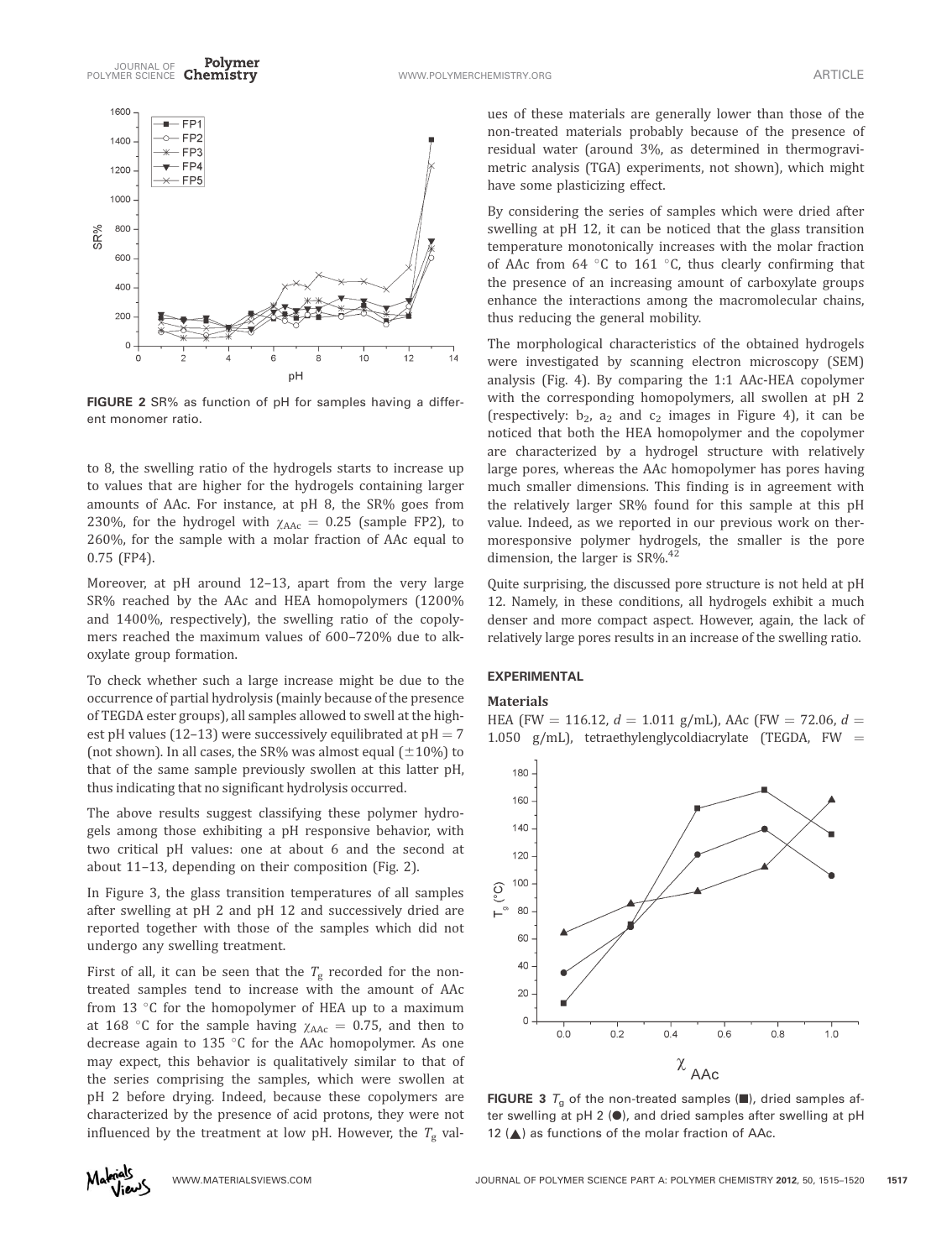

FIGURE 4 SEM micrographs of: (a) pHEA (sample FP1), (b) poly(AAc-co-HEA) (sample FP2), and (c) pAAc (sample FP5), swollen at pH 2 (a<sub>2</sub>, b<sub>2</sub>, c<sub>2</sub>) and swollen at pH 12 (a<sub>12</sub>, b<sub>12</sub>, c<sub>12</sub>).

302.33 g/mol,  $d = 1.11$  g/mL), BPO (FW = 242.23), potassium hydrogen phthalate (FW = 204.22 g/mol), sodium dihydrogen phosphate (FW = 137.99 g/mol), potassium nitrate (FW = 101.103 g/mol), and sodium tetraborate decahydrate (FW  $=$ 381.37 g/mol) were purchased from Sigma Aldrich and used as received without any further purification.

## Synthesis of Homopolymers and Copolymers of Acrylic Acid and 2-Hydroxyethyl Acrylate

The polymer samples were synthesized keeping constant the total molar amount of the two monomers  $(6.96 \times 10^{-2}$ mol), the amounts of crosslinker and of initiator (5 mol % and 1 mol % referred to the total amount of the two monomers, respectively). HEA and/or AAc were introduced in a common glass tube (i.d.  $= 1.5$  cm, length  $= 16$  cm) and were sonicated in an ultrasonic bath for 1 min. Then, TEGDA and BPO were added, and the solution was again sonicated for other 2 min to have a homogeneous mixture.

A thermocouple junction was located at about 1 cm from the bottom of the tube and connected to a digital temperature recorder. Front started by heating the external wall of the tube in correspondence of the upper surface of the monomer mixture until the formation of the front became evident. The position of the front (easily visible through the glass wall of test tubes) against time was measured. Front temperature measurements were performed by using a K-type thermocouple connected to a digital thermometer (Delta Ohm 9416) used for temperature reading and recording (sampling rate: 1 Hz). For all samples, front temperature ( $T_{\text{max}} \pm 10^{\circ}$ C) and front velocity ( $V_{\text{f}} \pm 0.5$ cm/min) were measured. Each sample was synthesized in triplicate, and all the experimental data were averaged.

# Characterization

Differential Scanning Calorimetry Differential scanning calorimetry (DSC) analyses were performed using a DSC Q100 Waters TA Instruments calorimeter, with a TA Universal Analysis 2000 software. Dried samples were subjected to two DSC scans from  $-80$  to 300 °C, with a scan rate of 20 °C/min: the first scan was performed to determine monomer conversion, and the second one was to establish the glass transition temperature  $(T_g)$ .

SEM Analyses SEM analyses of the hydrogels were executed using a Zeiss EVO LS10.

To study the swelling behavior at different pH values, the hydrogels were immersed in buffer solutions of the desired pH  $(1-13)$  and containing KNO<sub>3</sub> at the constant concentration of 0.1 mol/L, necessary to have a sufficiently high ionic strength. Buffer solutions were prepared by using various combinations of potassium hydrogen phthalate, sodium dihydrogen phosphate, sodium tetraborate decahydrate, NaOH, and HCl.

When the equilibrium was attained, the samples were weighed and their SR% at different pH was calculated applying the following equation:

$$
SR(\%) = \frac{M_s - M_d}{M_d} \times 100
$$

where  $M_s$  and  $M_d$  are the hydrogel masses in the swollen and in the dried state, respectively.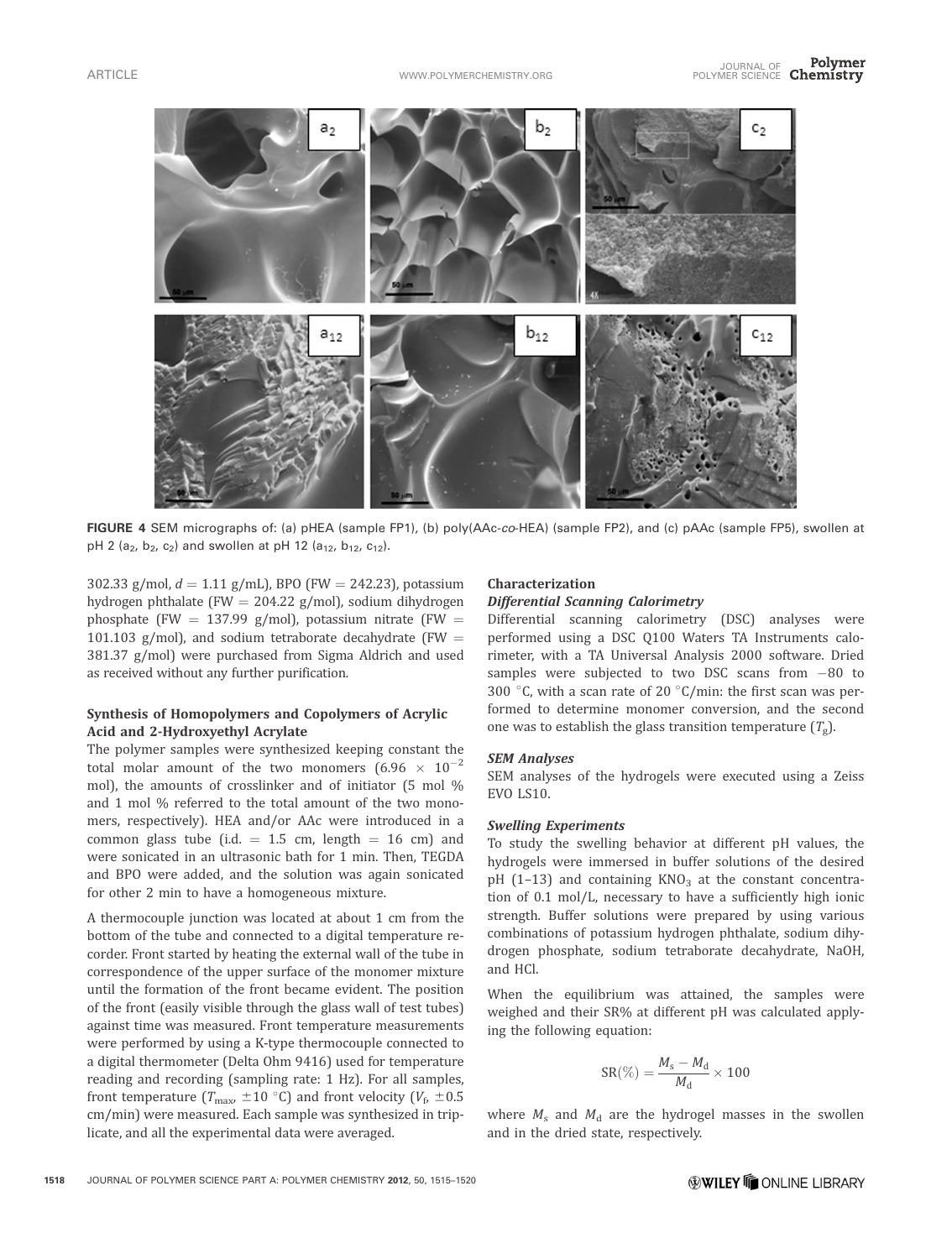

## **CONCLUSIONS**

In this work, homopolymers and copolymers of AAc and HEA were successfully prepared by FP. As expected, it was found that both  $T_{\text{max}}$  and  $V_f$  are dependent on the ratio between the monomers. It is noteworthy that, when the AAc molar fraction was 0.75,  $V_f$  reaches 10.8 cm/min, which is one of the highest values reported so far in the FP literature.

The obtained materials were allowed to swell in aqueous solutions at different pH values. The resulting hydrogels were found to exhibit a pH-responsive behavior at two critical values located at pH  $\approx$  6 and  $\approx$  11–13, respectively, depending on the composition.

### REFERENCES AND NOTES

1 Okano T. Biorelated Polymers and Gels; Academic Press: San Diego, CA, 1998.

2 Liu, T. Y.; Hu, S. H.; Liu, D. M.; Chen, S. Y.; Chen, W. I. Nano Today 2009, 4, 52–65.

3 Liu, Z. S.; Calvert P. Adv. Mater. 2000, 12, 288–291.

4 Peppas, N. A.; Langer, R. Science 1994, 263, 1715–1720.

5 Davis, S. S. In controlled Drug Delivery Challenges and Strategies; Park, K.; Ed.; The American Chemical Society: Washington, DC, 1997; p 629.

6 Gupta, P.; Vermani, K.; Garg, S. Drug Discov. Today 2002, 7, 569–579.

7 Jeong, B.; Gutowska, A. Trends Biotechnol. 2002, 20, 305–331.

8 Jhaveri, S. J.; Hynd, M. R.; Dowell-Mesfin, N.; Turner, J. N.; Shain, W.; Oberet, K. Biomacromolecules 2009, 10, 174–183.

9 Hoffman, A. S. J. Controlled Release 2008, 132, 153–163.

10 Bayer, C. L.; Peppas, N. A. J. Controlled Release 2008, 132, 216–221.

11 Tonge, S. R.; Tighe, B. J. Adv. Drug Delivery Rev. 2001, 53, 109–122.

12 Philippove, O. E.; Hourdet, D.; Audebert, R.; Khokhlov, A. R. Macromolecules 1997, 30, 8278–8285.

13 Gudeman, L. F.; Peppas, N. A. J. Appl. Polym. Sci. 1995, 55, 919–928.

14 Pojman, J. A.; Griffith, J.; Nichols, H. A. e-Polymers 2004, 13, 1–7.

15 Perry, M. F.; Volpert, V. A.; Lewis, L. L.; Nichols, H. A.; Pojman, J. A. Macromol. Theory Simul. 2003, 12, 276–286.

16 Torres-Lugo, M.; Peppas, N. A. Macromolecules 1999, 32, 6646–6651.

17 Pinkrah, V. T.; Snowden, M. J.; Mitchell, J. C.; Seidel, J.; Chowdhry, B. Z.; Fern, G. R. Langmuir 2003, 19, 585–590.

18 Schacher, F.; Müllner, M.; Schmalz, H.; Müller, A. H. E. Macromol. Chem. Phys. 2009, 210, 256–262.

19 Lee, A. S.; Butun, V.; Vamvakaki, M.; Armes, S. P.; Pople, J. A.; Gast, A. P. Macromolecules 2002, 35, 8540–8551.

20 Schmalz, A.; Hanisch, M.; Schmalz, H.; Müller, A. H. E. Polymer 2010, 51, 1213–1217.

21 Cortazar, I. C.; Vidaurre, A.; Ferrer, G. G.; Pradas, M. M.; Ribelles, J. L.; Duenas, J. M. J. Non-Cryst. Solids 2001, 287, 130–134.

22 Karina, A. G.; Edeline, W.; David, J. T.; Andrew, K. W. Biomacromolecules 2004, 5, 1194–1199.

23 Phuong, Y. G.; David, J. T.; Andrew, K. W. Biomacromolecules 2002, 3, 554–559.

24 Mun, G. A.; Nurkeeva, Z. S.; Beissegul, A. B.; Dubolazov, A. V.; Urkimbaeva, P. I.; Park, K.; Khutoryanskiy, V. V. Macromol. Chem. Phys. 2007, 208, 979–987.

25 Steinhauer, W.; Hoogenboom, R.; Keu, H.; Moeller, M. Macromolecules 2010, 43, 7041–7047.

26 Chen, S.; Hu, T.; Tian, Y.; Chen, L.; Pojman, J. A. J. Polym. Sci. Part A: Polym. Chem. 2007, 45, 873–888.

27 Chechilo, N. M.; Khvilivitskii, R. J.; Enikolopyan, N. S. Dokl. Akad. Nauk SSSR 1972, 204, 1180–1181.

28 Pojman, J. A.; Curtis, G.; Ilyashenko, V. M. J. Am. Chem. Soc. 1996, 118, 3783–3784.

29 Mariani, A.; Fiori, S.; Chekanov, Y.; Pojman, J. A. Macromolecules 2001, 34, 6539–6541.

30 Jimenez, Z.; Pojman, J. A. J. Polym. Sci. Part A: Polym. Chem. 2007, 45, 2745–2754.

31 Fortenberry, D. I.; Pojman, J. A. J. Polym. Sci. Part A: Polym. Chem. 2000, 38, 1129-1135.

32 Nason, C.; Pojman, J. A.; Hoyle, C. J. Polym. Sci. Part A: Polym. Chem. 2008, 46, 8091-8096.

33 Hu, T.; Chen, S.; Tian, Y.; Chen, L.; Pojman, J. A. J. Polym. Sci. Part A: Polym. Chem. 2007, 45, 873–881.

34 Viner, V.; Pojman, J. A. J. Polym. Sci. Part A: Polym. Chem. 2011, 49, 4556–4561.

35 Chen, L.; Hu, T.; Yu, H.; Chen, S.; Pojman, J. A. J. Polym. Sci. Part A: Polym. Chem. 2007, 45, 4322–4330.

36 Chen, S.; Tian, Y.; Chen, L.; Hu, T. Chem. Mater. 2006, 18, 2159–2163.

37 Chen, S.; Sui, J.; Chen, L.; Pojman, J. A. J. Polym. Sci. Part A: Polym. Chem. 2005, 43, 1670–1680.

38 Cai, X.; Chen, S.; Chen, L. J. Polym. Sci. Part A: Polym. Chem. 2008, 46, 2177–2185.

39 Mariani, A.; Bidali, S.; Fiori, S.; Malucelli, G.; Sanna, E. e-Polymers 2003, 44, 1–9.

40 Fiori, S.; Mariani, A.; Ricco, L.; Russo, S. Macromolecules 2003, 36, 2674–2679.

41 Fiori, S.; Mariani, A.; Ricco, L.; Russo, S. e-Polymers 2002, 029, 1–10.

42 Fiori, S.; Malucelli, G.; Mariani, A.; Ricco, L.; Casazza, E. e-Polymers 2002, 057, 1–10.

43 Mariani, A.; Fiori, S.; Bidali, S.; Alzari, V.; Malucelli, G. J. Polym. Sci. Part A: Polym. Chem. 2008, 46, 3344–3351.

44 Frulloni, E.; Salinas, M. M.; Torre, L.; Mariani, A.; Kenny, J. M. J. Appl. Polym. Sci. 2005, 96, 1756–1766.

45 Mariani, A.; Bidali, S.; Caria, G.; Monticelli, O.; Russo, S.; Kenny, J. M. J. Polym. Sci. Part A: Polym. Chem. 2007, 45, 2204–2211.

46 Mariani, A.; Bidali, S.; Fiori, S.; Sangermano, M.; Malucelli, G.; Bongiovanni, R.; Priola, A. J. Polym. Sci. Part A: Polym. Chem. 2004, 42, 2066–2072.

47 Mariani, A.; Alzari, V.; Monticelli, O.; Pojman, J. A.; Caria, G. J. Polym. Sci. Part A: Polym. Chem. 2007, 45, 4514–4521.

48 Illescas, J.; Ramirez-Fuentes, Y. S.; Rivera, E.; Morales-Saavedra, O. G.; Rodríguez-Rosales, A. A.; Alzari, V.; Nuvoli, D.; Scognamillo, S.; Mariani, A. J. Polym. Sci. Part A: Polym. Chem. 2011, 49, 3291–3298.

49 Scognamillo, S.; Bounds, C.; Luger, M.; Mariani, A.; Pojman, J. A. J. Polym. Sci. Part A: Polym. Chem. 2010, 48, 2000–2005.

50 Scognamillo, S.; Alzari, V.; Nuvoli, D.; Mariani, A. J. Polym. Sci. Part A: Polym. Chem. 2010, 48, 4721–4725.